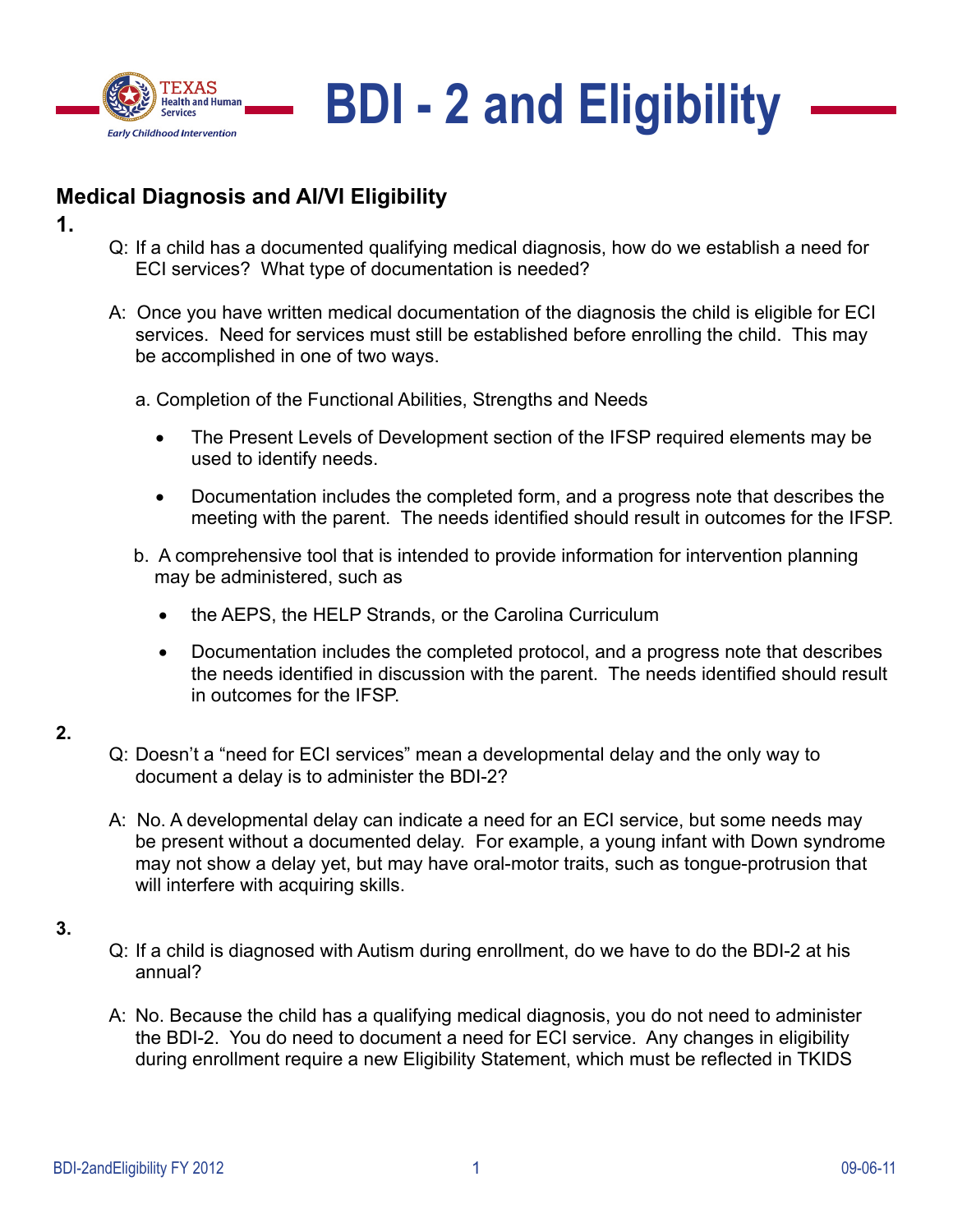



- Q: How do these changes affect AI or VI?
- A: Remember that eligibility for children who meet the TEA requirements is determined by an interdisciplinary team that includes the AI or VI teacher. If a child has a documented hearing or vision loss but does not meet TEA requirements, ECI eligibility criteria must apply and the child must exhibit a delay or have a qualifying medical diagnosis.

#### **5.**

- Q: Can we administer the HELP for the AI kids for assessment purposes?
- A: Yes. A comprehensive tool that is intended to provide information for intervention planning may be administered. Examples of such a tool include the AEPS, the HELP Strands, and the Carolina Curriculum.

# **6.**

- Q: If upon referral we know the child will qualify as AI or VI, do we have to administer the BDI-2?
- A: If you have documentation of AI or VI, the BDI-2 is not required, but the LEA must determine eligibility. If there is no documentation available yet, and the team believes that the child might have a developmental delay (like language delay in an older child), complete the BDI-2.

# **Adjusting for Prematurity**

- **7.**
- Q: The directions state "before 37 weeks" adjust for gestation. So for a child born at 37 weeks we do not adjust?
- A: Correct, you do not adjust for children born at 37, 38 or 39 weeks.
- **8.**
- Q: Do you use the adjusted age to calculate the % delay for eligibility for premature children?

A: Yes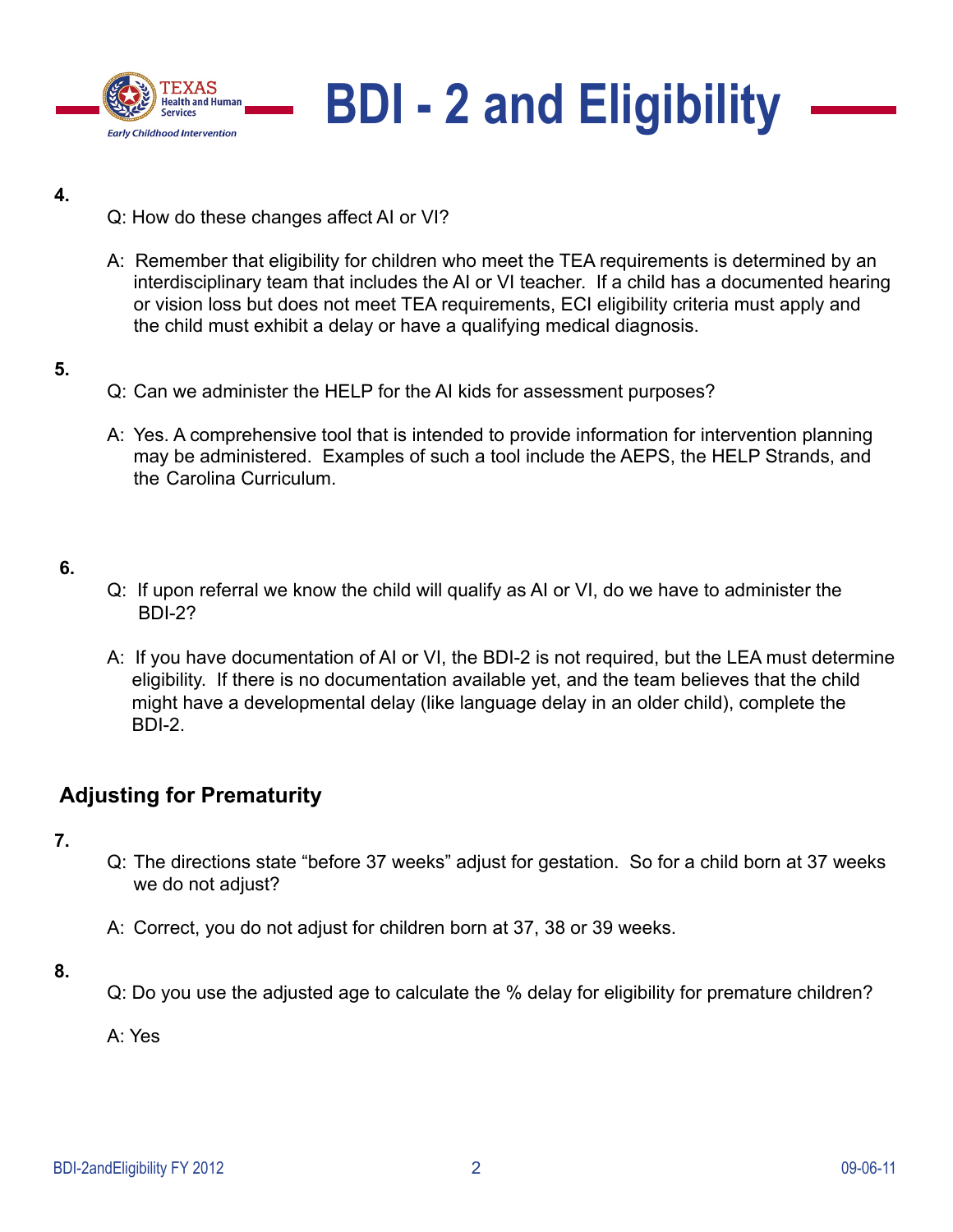



- Q: The example on the instructions for the eligibility form gives the example of a 9 mo child and the child is adjusted by 1.5 months, the result would be an adjusted age of 7.5. The instruction sheet says to look at the child as a 7 mo old, which is the opposite of what this training says. Please review prematurity again.
- A: This example is correct. You are ignoring the decimal once you adjust for the weeks of prematurity. This adjusted age is used to calculate percent of delay using either the excel AE-to-Percent Calculator or the Months to Percentage Delay Conversion table (both are located on the extranet documents under eligibility FY2012). Here are a couple of examples:
	- a. Child is born at 33 weeks gestation and is 6 months old when eligibility is determined.

40 - 33 = 7 weeks = 1.75 months

6 months  $-1.75$  months = 4.25 months = 4 months adjusted age

b. Child is born at 27 weeks gestation and is 15 months old when eligibility is determined.

40 - 27 = 13 weeks = 3.25 months

15 months  $-$  3.25 months = 11.75 months = 11 months adjusted age

# **Developmental Delay According to the BDI-2**

# **10.**

- Q: For children who qualify due to a developmental delay or qualitative delay does a physical exam need to be obtained prior to enrollment?
- A: No. Please review the 2012 rule related to IFSP.

- Q: When the domain AE score results in a decimal (4.5 months for example) do you round?
- A: First subtract the AE from the chronological age to get months of delay, then round down, that is, drop anything after the decimal. This is reflected in the AE-to-Percent Calculator.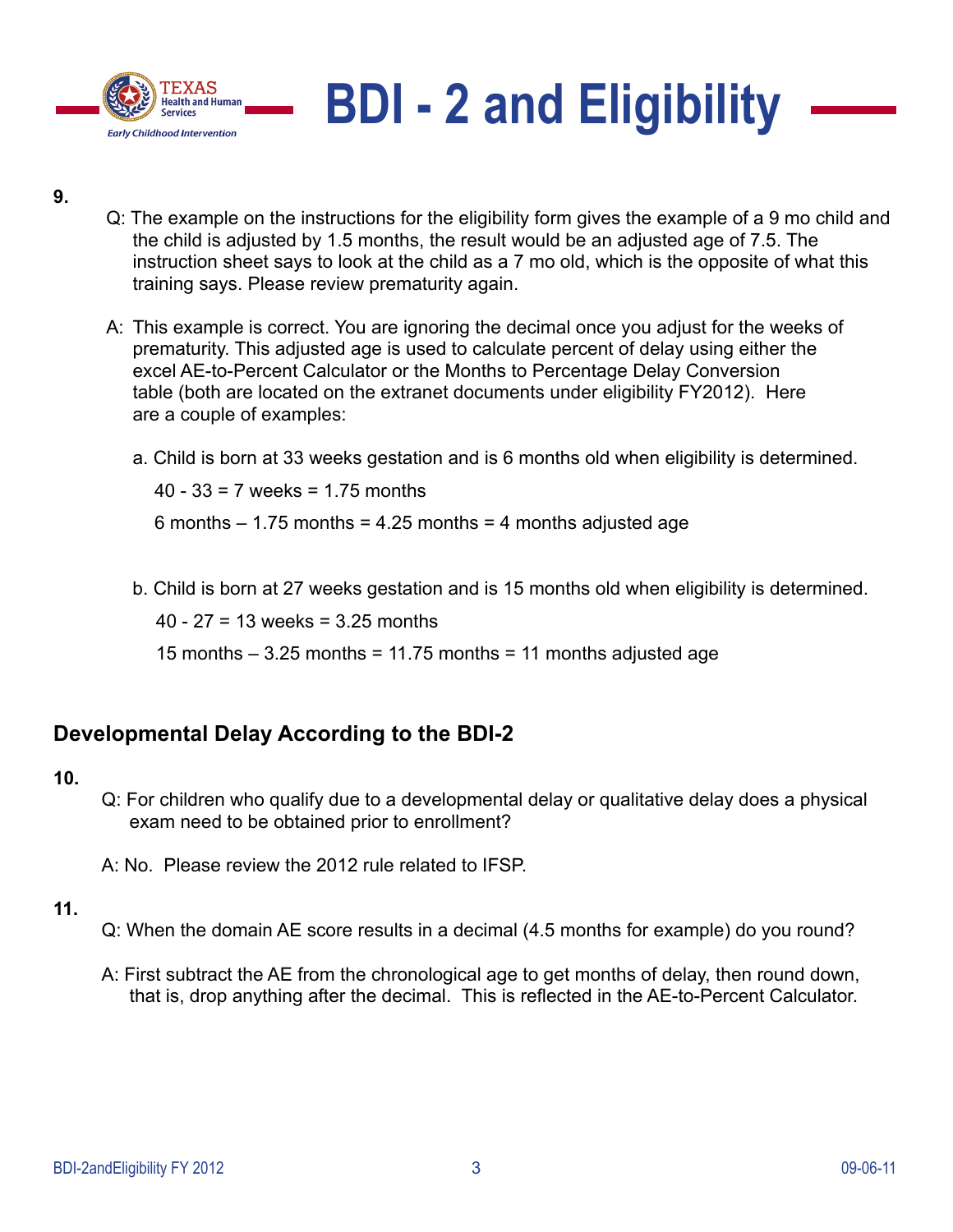



- Q: What goes in the child's chart when using the electronic version of the BDI-2?
- A: The completed Eligibility Statement must be in the child's record. When administering the BDI-2 using the Mobile Data Solution, the data manager generates a report called Complete BDI-2 Test Record Report. This should be in the child's record in lieu of the test protocol.

# **13.**

- Q: If a child is not eligible and there are no concerns about his development, does the team then administer the HELP Strands?
- A: No. If a child is not eligible according to the BDI-2 and the team feels the test results are valid, the process is complete.

# **14.**

- Q: If the child qualifies on the BDI-2 but not according to clinical opinion, do you have to complete the HELP strands?
- A: No. However, if the team finds that there are no needs for intervention, the team's rationale for this determination based on cultural, language or other differences must be fully documented. Please review the slides from the archived BDI-2 and Eligibility Webinar on August 23 for more information about the application of Informed Clinical Opinion in this area.

# **15.**

- Q: When the child qualifies for ECI with a communication delay on the BDI-2, does a speech therapist need to be on the team to enroll the child? Does this apply for other areas, for example, if the child has delay in fine motor, does an OT need to be on the team to enroll the child?
- A: While it is always best to assign a team that includes professionals with expertise in the area(s) of concern for the child, this may not always be possible. An interdisciplinary team that meets the requirement in rule can administer the BDI-2 and determine eligibility based on the results.

- Q: For families with a primary language of Spanish does the Battelle have to be administered first in English? If so how many domains or items need to be administered in order to stop and move to the Spanish Battelle.
- A: The examiner must determine the best means for addressing language-related issues during administration and test interpretation. See the BDI-2 Examiners Manual, page 12, for details.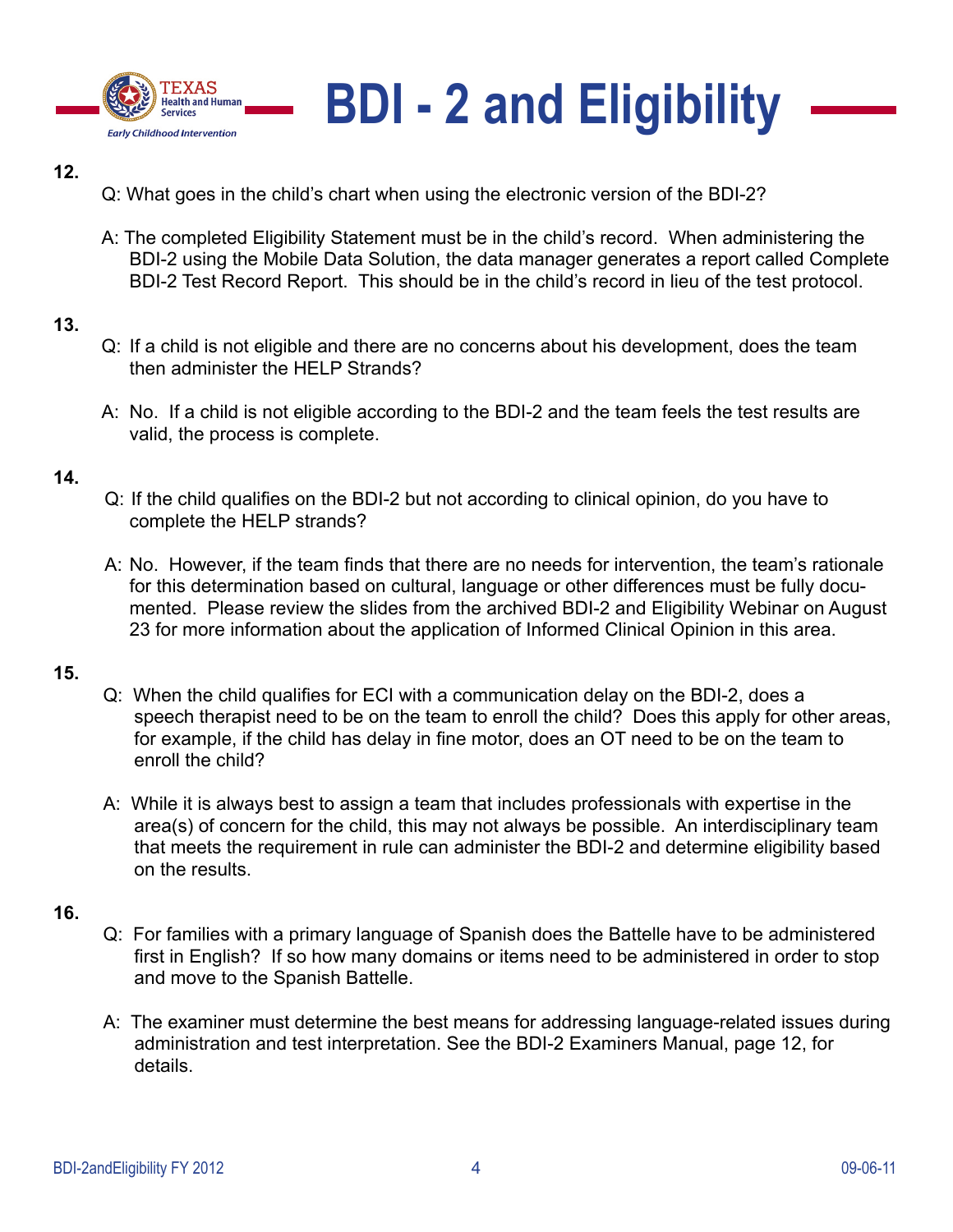



- Q: Has anyone considered contacting ASHA to discuss any professional liability we (SLPs) might expose ourselves to when administering a standardized test (BDI-2) across the state for the purposes of establishing eligibility regardless of the child's cultural or linguistic com petence?
- A: The BDI-2 is widely used around the country for eligibility determination for children birth to 3. There are no tools we are aware of that are standardized and normed for all of the languages that we must deal with in Texas. This is why the use of informed clinical opinion is important.

# **18.**

- Q: A child qualifies for delay in gross motor and self-help, but does not qualify in communication, but is 33% behind in expressive language. Do we still check that they have a qualifying delay in expressive language on the eligibility form or leave that section blank because they had the qualifying delays in the other areas?
- A: Expressive only would not be checked. On the Eligibility statement form, check all of the areas in which the child has a delay.

#### **19.**

- Q: On the duration blank that is on the BDI 2: Is this just the actual time you administer the test or do you include getting the medical, administering the HELP, discussion with team members etc.
- A: On the Eligibility Statement Form in the duration blank, enter the amount of time that the team spent on the evaluation to determine eligibility, or if an evaluation is not required, the time spent on the comprehensive needs assessment.

- Q: If you have siblings that need to be assessed- should we do both at one time with two assessment teams in the home or do we assess one child at a time. If we do both at the same time how do we keep the parent involved in both assessments? If we do one at a time, does it create a problem if one child observes his/her sibling doing items on the Battelle?
- A: ECI has always required that parents be involved in the evaluation process. The BDI-2 is not different in this respect. Conduct evaluations on siblings in the same way that you have always done. If a young child observes his sibling complete an item, it should have no effect on his ability or inability to complete the same item.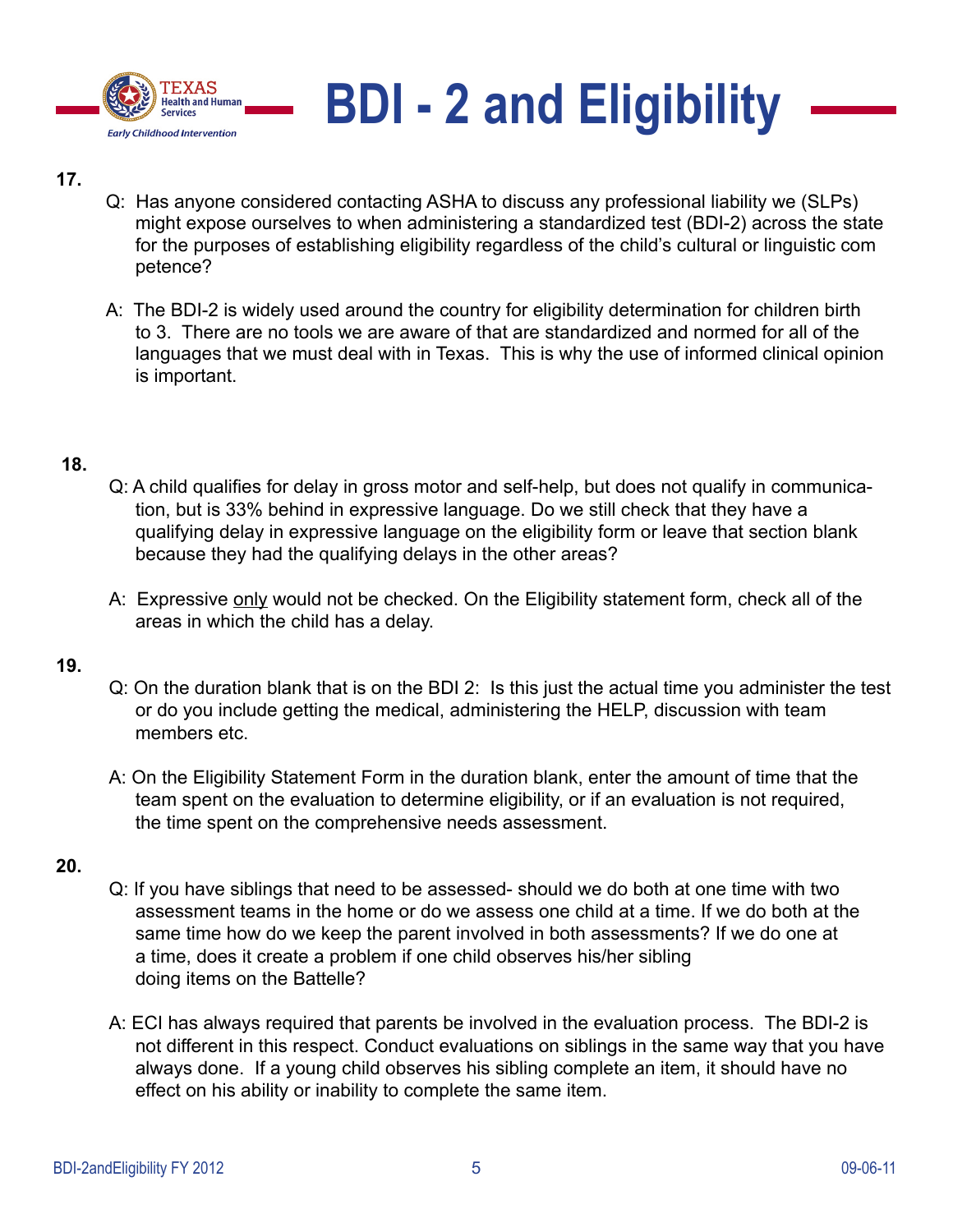



# **Developmental Delay-Qualitative Determination**

- **21.**
- Q: When a child is eligible based on a qualitative determination of delay, eligibility is re-determined within 6 months. How long do we write the IFSP for?
- A: Write the IFSP for 6 months because the child is no longer eligible after 6 months without a determination of delay that meets continuing eligibility criteria.
- **22.**
- Q: Does a team have to administer the HELP and PLS or can one person?
- A: One team member may take primary responsibility for administration of items; however eligibility decisions must be made by the interdisciplinary team.

# **September 6, 2011**

- **23.**
- Q: ECI has selected the HELP Strands for Qualitative Eligibility. This is another developmental assessment being given to a child who has supposedly passed the standardized developmental, BDI-2, but has shown signs of qualitative differences. For speech problems, the professional has the option of using the Preschool Language Scale which specifically deals with speech and language problems. For a child exhibiting possible sensory processing issues, the professional is limited to using the HELP STRANDS in social/emotional, gross and fine motor areas. Items in these areas will not necessarily identify sensory processing problems. However, the Help Strands include a section title, Regulatory/Sensory Organization, which, while not comprehensive, might better identify these children. Why was this section of the HELP STRANDS not included in the eligibility determination? Also, there are standardized tests that are aimed at identifying sensory processing disorders which might be better choices. Based on 38 years of clinical pediatric experience and assessing young children with sensory processing problems, I am convinced that early intervention is critical in helping these children to deal with their environment more effectively, helping these families to deal with these difficult children, and, eventually, allowing these children to function maximally in their school environment.
- A: Sensory processing does not stand alone as a qualifying diagnosis; a child must demonstrate a delay that results in functional limitations to qualify for services. If a child has sensory issues that are severe enough, they will manifest in areas of behavior, exploration of environment, balance and coordination etc that will be identified through administration of the BDI-2 or through process for qualitative determination of delay.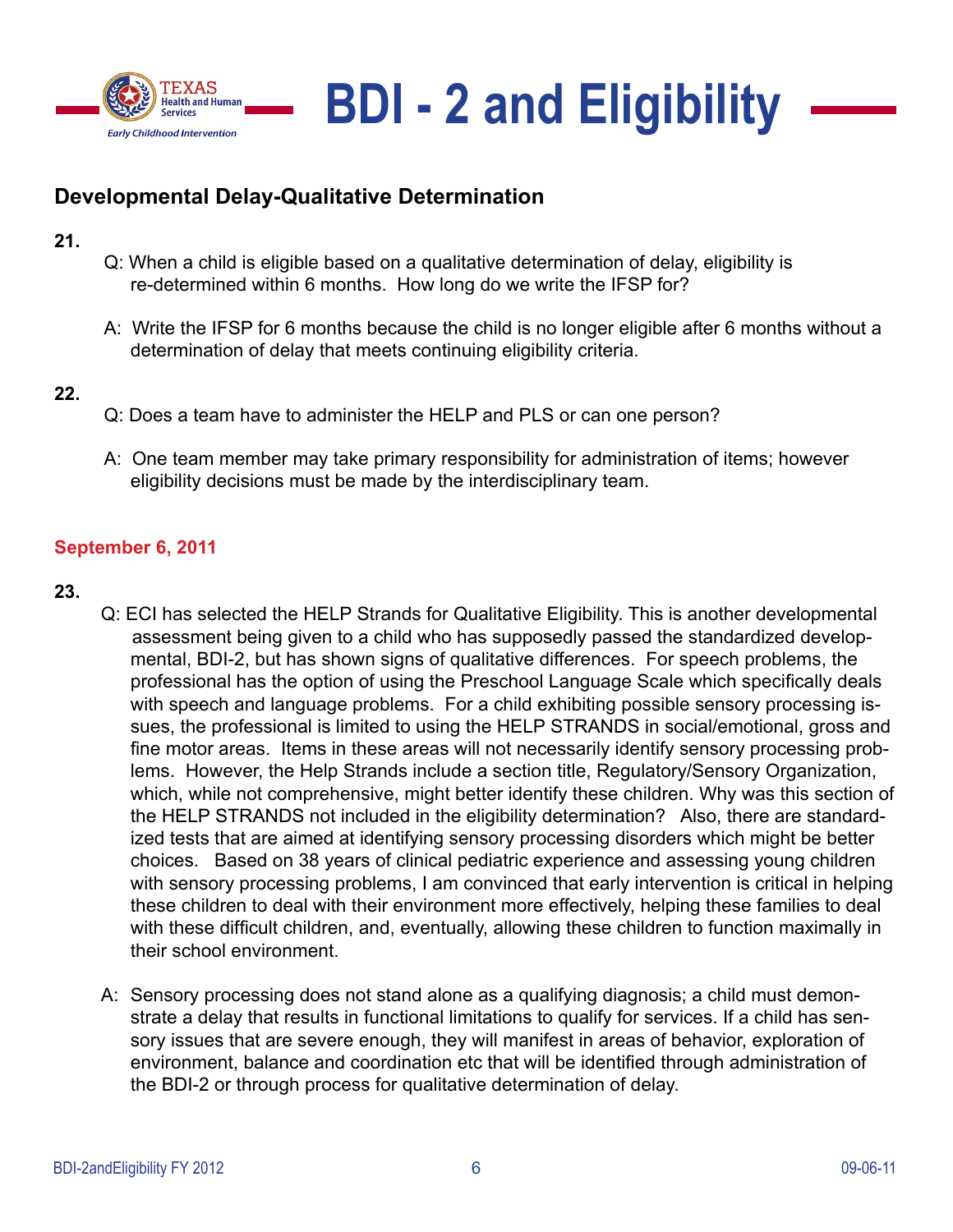

The Preschool Language Scale is available for use only in the very specific circumstance when the child's primary language is not English or there is a prominent second language in the child's environment. This step is taken to ensure that a child does not qualify based on cultural or language difference.

# **Developmental Delay-Qualitative Determination-Use of the HELP Strands**

# **24.**

- Q: Do you need to get consent when using HELP Strands even if you saw information while doing BDI-2?
- A: Yes. Consent is needed any time you administer a tool to determine eligibility.

# **25.**

- Q: Are the HELP Strands listed on the eligibility statement form the only ones we have to administer for a qualitative determination of eligibility?
- A: The listed strands are the only strands used to determine eligibility, and these are the only strands for which a delay is calculated. It is only necessary to administer the designated HELP strands that are needed to gather information about the developmental area(s) of concern. Other strands can be administered for intervention planning but cannot be used for eligibility determination.

# **26.**

- Q: Does a ST have to determine intelligibility of speech and an OT for Gross Motor qualitative delay?
- A: No. The HELP Strands do not have requirements regarding the makeup of the team. According to the instructions for the eligibility statement form, the LPHA on the team that makes the determination must be knowledgeable in the area of concern and be acting within the scope of their professional license.

- Q: Will each evaluation team need to have the Inside Help available? Can that be ordered separately from the actual strands?
- A: Every professional who participates in eligibility determination must be familiar with the information in the Inside HELP. The number of copies that a program purchases is a local decision. It can be ordered separately.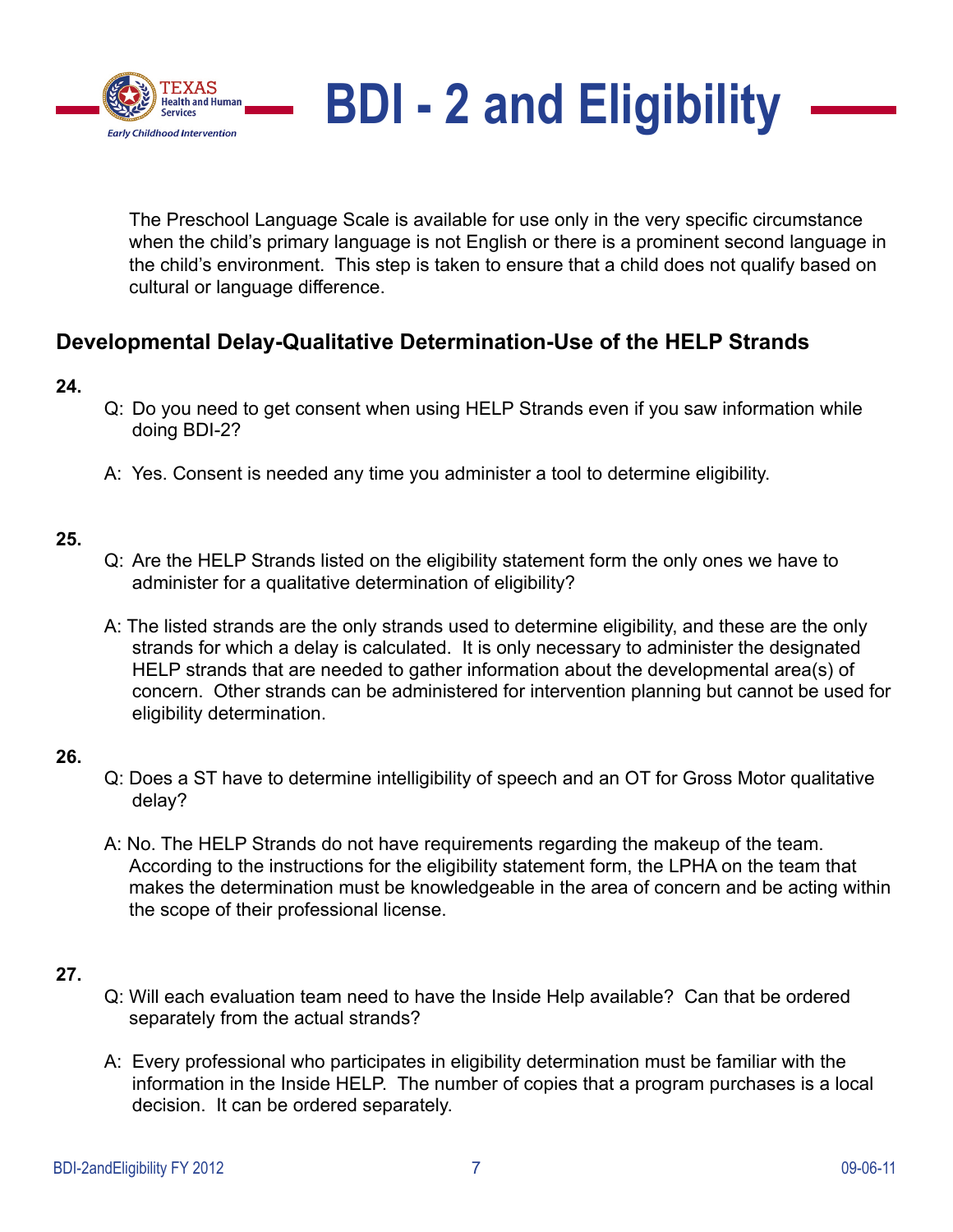



- Q: How do the HELP Strands fit in to the entire eligibility determination process? It seems like it will take a long time. Also, I know ideally it should be done on the same visit, but we may not have the appropriate LPHA for the area in question present.
- A: Administering the HELP Strands to do a qualitative determination of eligibility should not be time consuming, adding perhaps 15 minutes to the length of the session. You only need to score the strands for the area(s) of concern. Additionally, you may have already observed or the parent has reported information that allows you to score items on the HELP Strands.

The HELP Strands do not have requirements regarding the makeup of the team. According to the instructions for the eligibility statement form, the LPHA on the team that makes the determination must be knowledgeable in the area of concern and be acting within the scope of their professional license. If the LPHA who is present does not meet these criteria, you will need to return to the home with the appropriate team.

#### **29.**

- Q: Will there be training offered on the HELP strands?
- A: No. Guidance can be found in the Inside HELP and the VORT website. www.vort.com/osep/Guidelines\_for\_Determining\_Approximate\_DALs\_for\_HELP\_Strands.pdf

# **30.**

- Q: When determining eligibility using qualitative determination of delay and the HELP Strands, can the child qualify based on any percent of delay or does it have to be 25%?
- A: It must be a delay of 25% or greater.

- Q: I was looking on VORT Corp today there are two types of HELP Strands one is a 32 page booklet and one is a 4 page unbound sections. Which does the state want us to order?
- A: We recommend that you purchase the unbound Strands 158-U. This will allow you to take the instrument apart, and use one protocol for up to 5 children. Don't forget to also pur chase the "Inside HELP" manuals.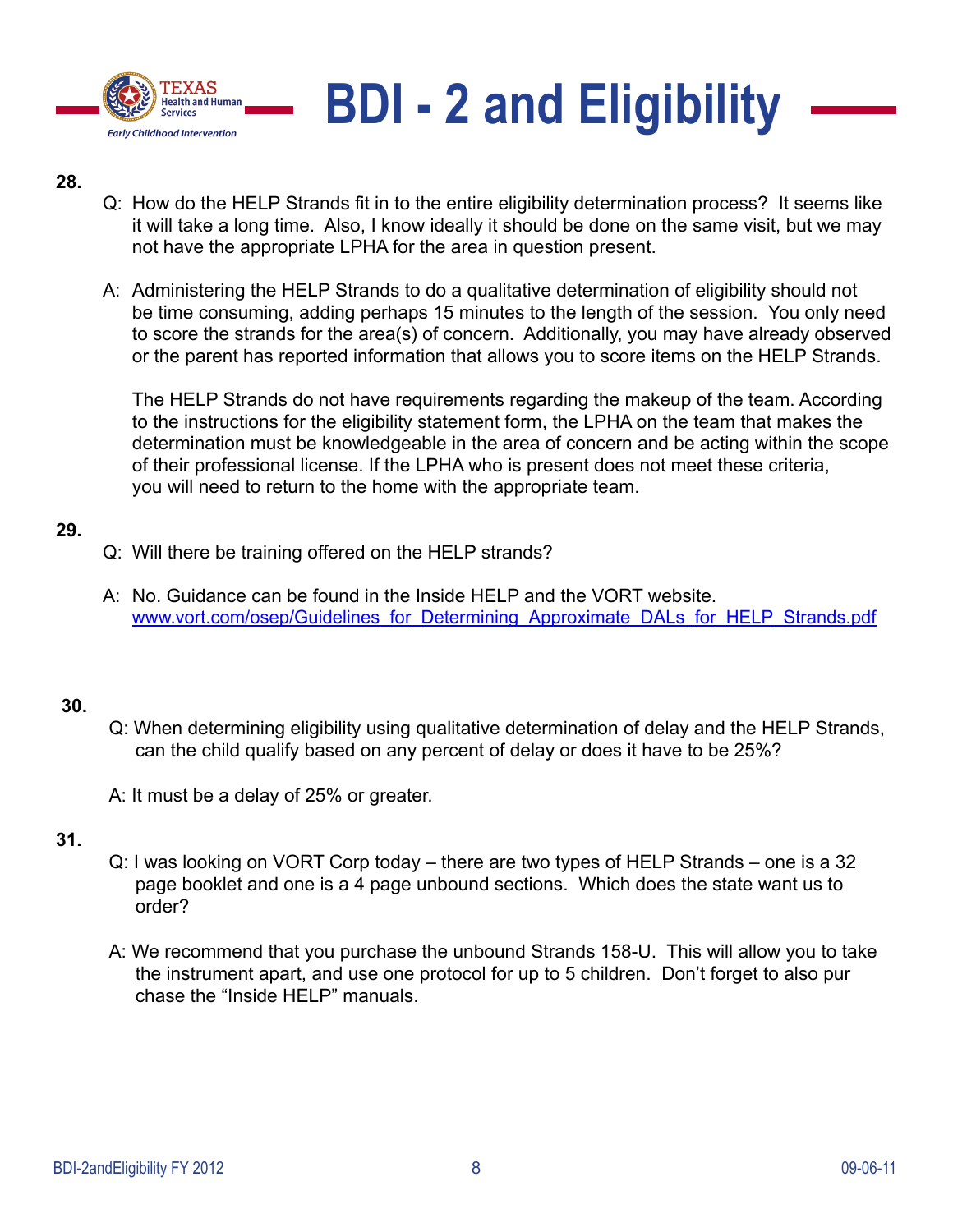



- Q: If the BDI shows the child to have a delay in an area that would qualify the child, but the team does not feel the child should be determined as eligible (i.e., cultural issues, no opportunity to practice the skill),do we need to use the HELP Strands or PLS to make that decision?
- A: No. See # 27 on the Instructions for the Eligibility Statement Form: "Due to cultural, language or other differences, the BDI-2 may indicate eligibility but the team does not agree based on informed clinical opinion. **Document a complete description and justification.** Use additional pages if needed.

#### **33.**

- Q: Does the HELP Strand always have to be administered by the "expert" in the area or can any LPHA administer?
- A: The HELP Strands maybe administered by anyone on the team. Please refer to #28 on the Instructions for the Eligibility Statement Form which says that the team must include an LPHA who is knowledgeable in the area of concern who is acting within the scope of his/ her professional license. The LPHA must determine whether s/he meets these criteria for any individual child.

# **Developmental Delay-Qualitative Determination-Use of the Preschool Language Scale**

- Q: I am confused about why we would use PLS if "the child appears to qualify based solely on language scores on the BDI-2" and "the primary language is not English or there is a prominent 2nd language in the child's environment"?
- A: Further information about a child's language development is needed to ensure that a child does not qualify based on language differences rather than an actual delay. Please review the archived webinar series regarding Cultural and Language considerations presented on Aug 10, 24, and 31.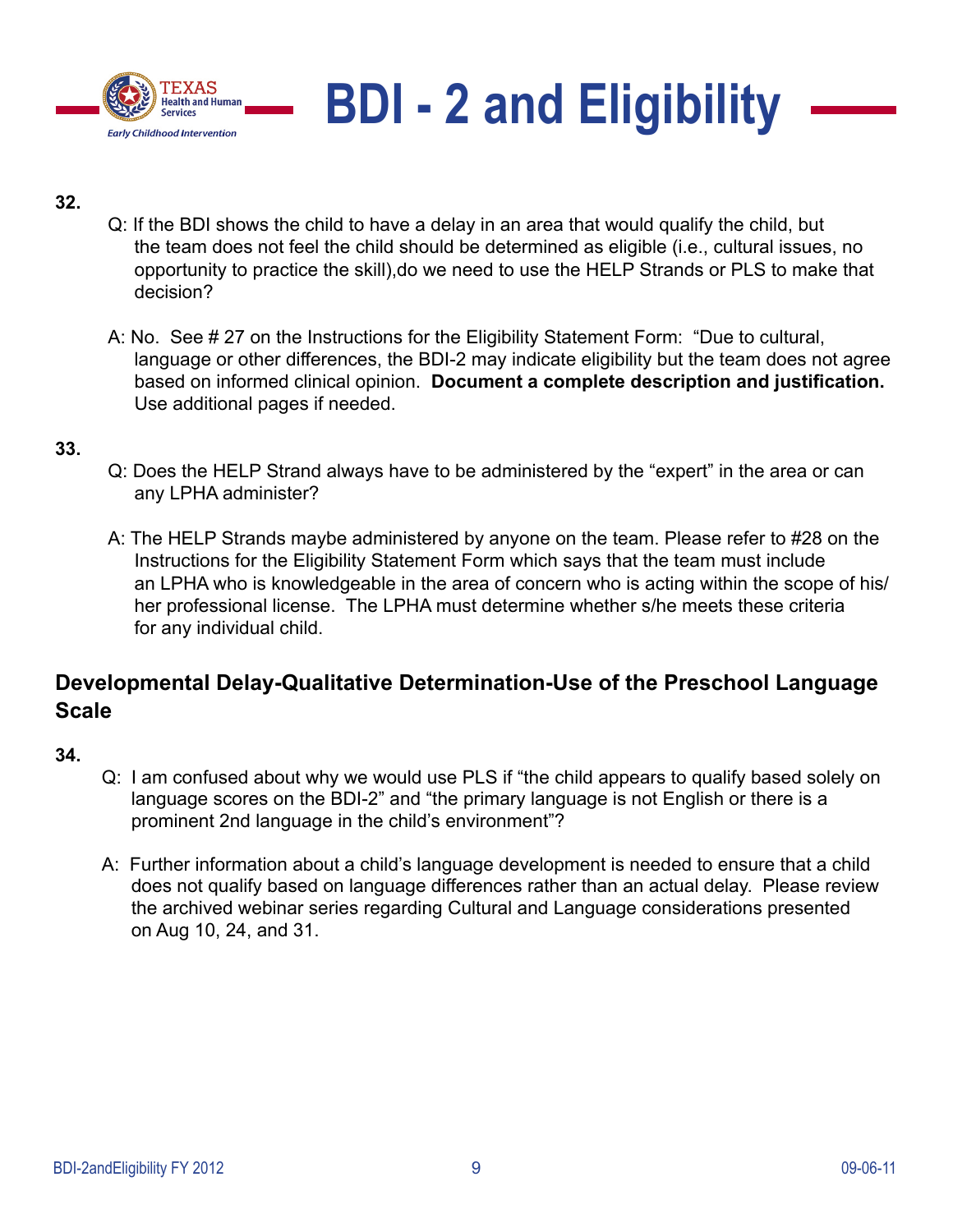



- Q: For a child with a communication delay on the BDI-2 whose primary language is not English, can we use the HELP as a supplemental tool rather than the PLS?
- A: No, there are no HELP Strands identified for this determination. The Preschool Language Scale may be used to gather more detailed information about the child's language abilities when:
	- the child appears to qualify based solely on language scores on the BDI-2, and
	- the primary language is not English or there is a prominent second language in the child's environment

This step is taken to ensure that a child does not qualify based on cultural or language differences.

#### **36.**

- Q: This slide says PLS "may be used" must it be used?
- A. No, there is no requirement that the PLS be used. The Preschool Language Scale may be used to gather more detailed information about the child's language abilities when:
	- the child appears to qualify based solely on language scores on the BDI-2, and
	- the primary language is not English or there is a prominent second language in the child's environment

This step is taken to ensure that a child does not qualify based on cultural or language differences.

- Q: Aetna does not accept the PLS and has directed us to have SLP's use the REEL. We have done this and started receiving reimbursement. Is this acceptable?
- A: Eligibility for ECI services is primarily determined by the BDI-2, and the HELP Strands may supplement when needed. The PLS is used only for a small group of very specific children when the team believes the BDI-2 score is not valid for children with language differences. The REEL should be used rarely, and only as an assessment for planning intervention.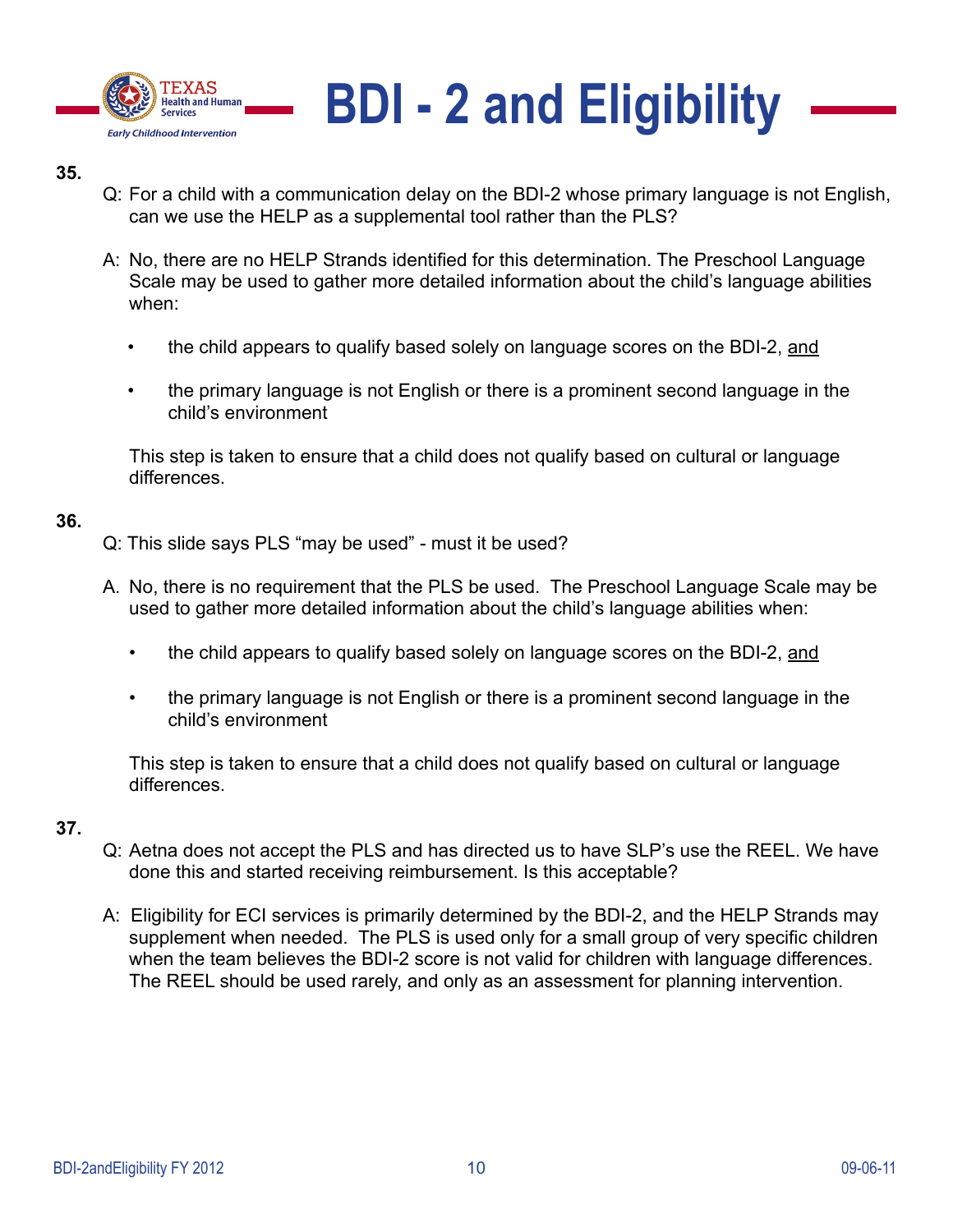



# **Developmental Delay-Qualitative Determination for Children Less Than 3 Months of Age**

**38.**

- Q: Do we administer the BDI-2 for children whose chronological or adjusted age is under 3 months?
- A: Yes. You must administer the BDI-2 for children who do not have a qualifying medical diagnosis or AI/VI, regardless of age. If a child under 3 months does not qualify based on the BDI-2 and there are still concerns, you will use page 3 of the Eligibility Statement to document a qualitative determination of delay.

#### **39.**

- Q: Can a RN determine eligibility for a child younger than 3 months of age?
- A: For qualitative determination of delay for children under the age of 3 months, the team must include a therapist acting within the scope of their professional license to lead the team in identifying the concern. Since the categories are communication/oral motor and motor, an RN does not meet the requirement.

# **Determination of Continuing Eligibility**

#### **40.**

- Q: How will we handle re-evaluation of children who are due for annual? Can they be re-evaluated with the DAYC or will we have to switch to BDI-2?
- A: The BDI-2 is required for annual eligibility determination as of September 1, 2011.

- Q: Do we use this eligibility statement for re-evaluations since the criteria for continuing eligibility is different than that of initial eligibility.
- A: Yes. Please see #42 of the instructions for the eligibility statement form.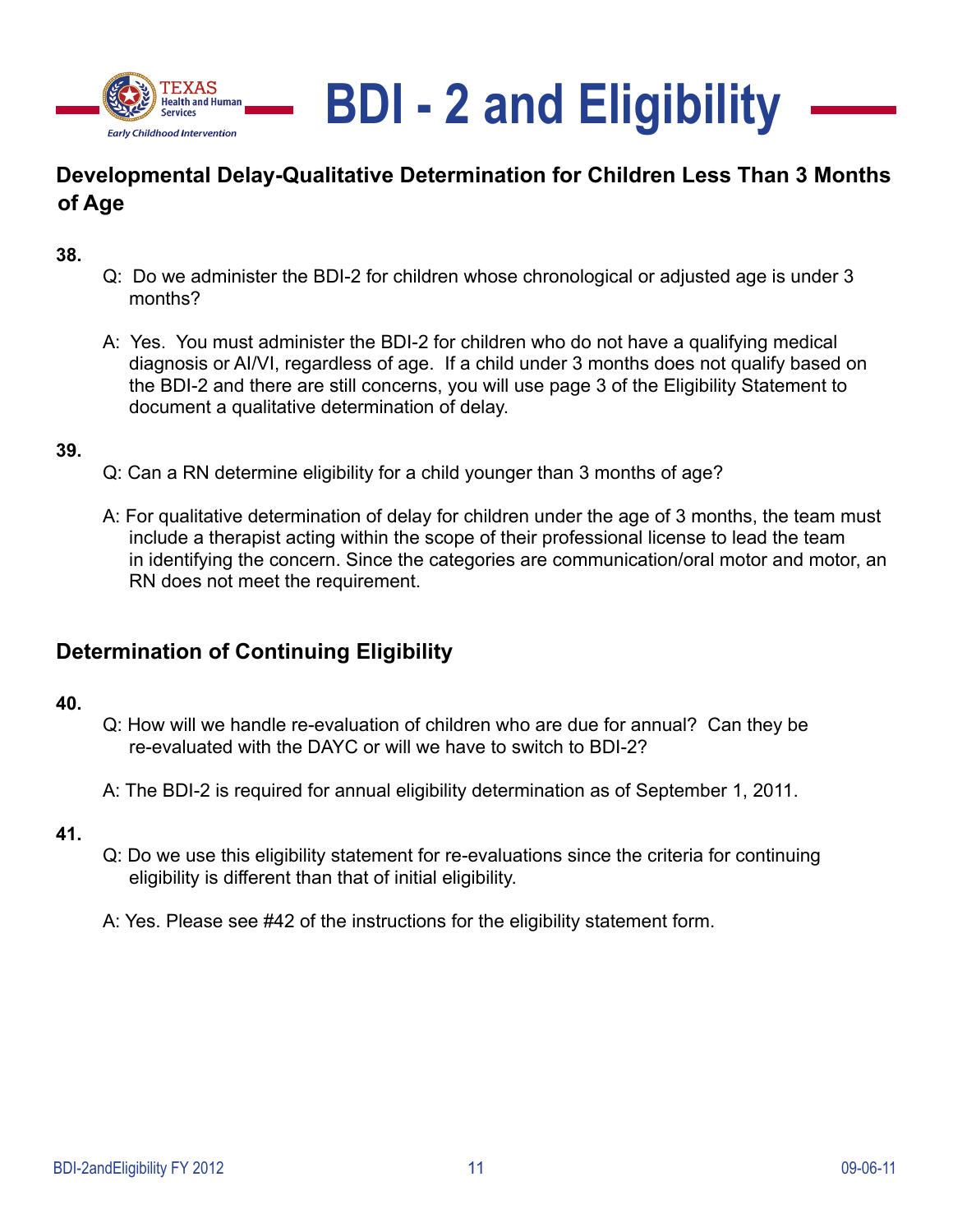

# **BDI - 2 and Eligibility**

# **September 6, 2011**

# **42.**

- Q: Since eligibility has to be re-determined for some children after 6 months, do we calculate the 6 months from the initial IFSP date, BDI2 date, or the HELP date? Then when is the annual eligibility due?
- A: According to 26 TAC 350.807(2) a child whose initial eligibility was based on a qualitative determination of delay is eligible for up to six months. Use the enrollment (IFSP) date to calculate the date for continuing eligibility determination. Annual eligibility for children who re-qualify at six months is due one year from the date of the re-determination. Example: Qualitative determination of delay and IFSP: 10/1/11 Continuing eligibility determined using the BDI-2 : 3/31/12

Annual continuing eligibility determined using the BDI-2 : 3/31/13

# **43.**

- Q: If a child initially qualifies using the BDI2 and then at the annual they no longer qualify. What if they have had a traumatic event in the last few months, they don't qualify on the BDI-2, but they would qualify at the annual with the HELP?
- A: To be eligible at the annual, a child must qualify on the BDI-2.

# **44.**

# **My question has two parts:**

- Q: For children we qualified as atypical in FY 11 whose 6 month reviews are due in FY 12 do we re-determine eligibility for them at six months?
- A: No. Any child whose eligibility was determined prior to September 1, 2011 remains eligible for one year or until age 3, as long as there is a continued need for services. If the team questions the eligibility of a child due to the child's progress, they can re-determine eligibility at any point during the year.

- Q: Children who have a qualitative determination of delay on or after September 1, 2011 must re-qualify under developmental delay at 6 month review, is that correct?
- A: Yes. A child whose initial eligibility was based on a qualitative determination of delay is eligible for up to six months. When re-tested at 6 months, he must show a qualifying delay (continuing eligibility criteria) on the BDI-2.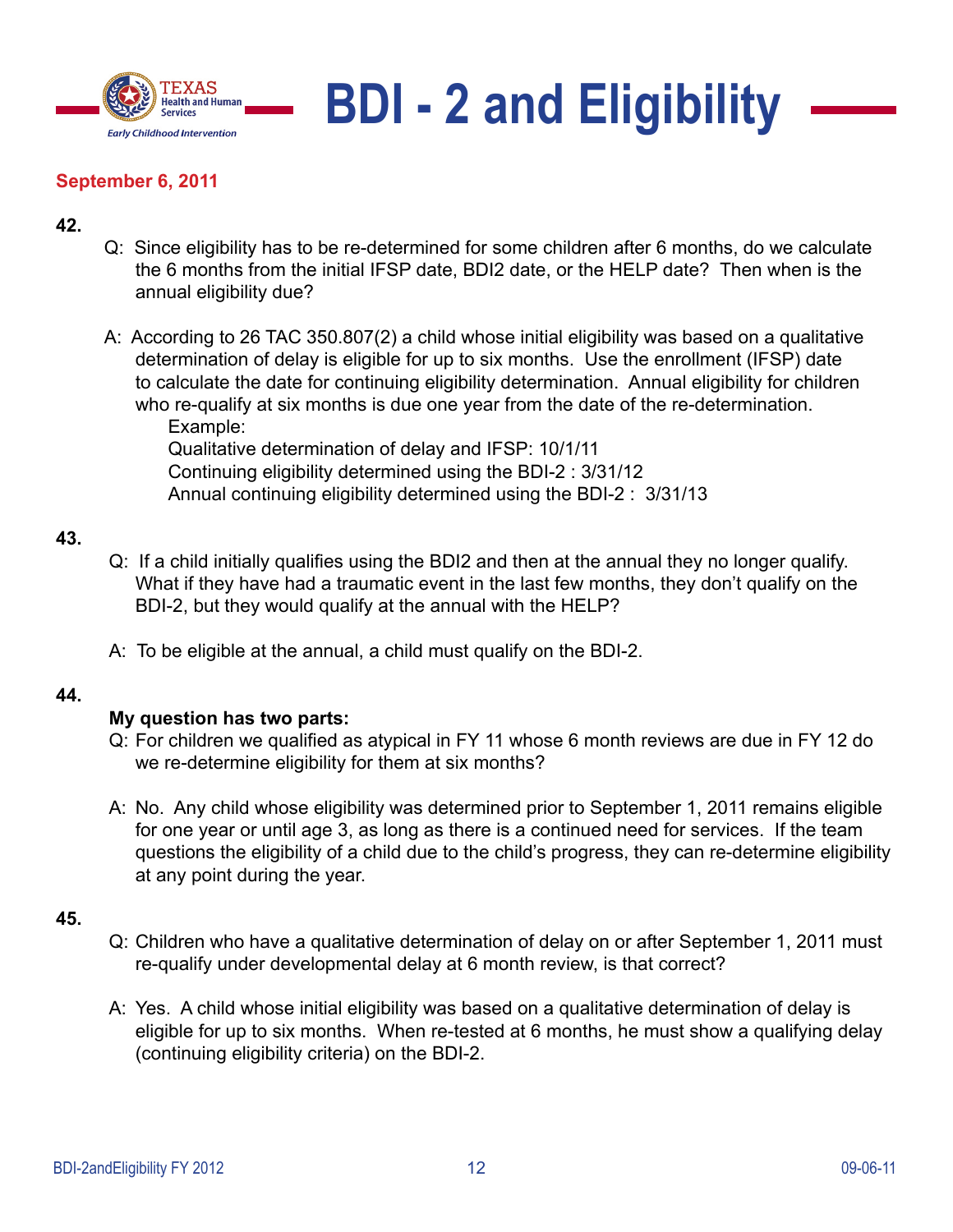



- Q: What percent delay is required for continuing eligibility when a child qualifies in expressive delay only? Is it a 25% delay?
- A: Rule 108.807 (3): For all other children to remain eligible the child must demonstrate a documented delay of at least 15% in one or more areas of development.

# **Data**

# 47.

- Q: When will TKIDS be changed to reflect the changes to the eligibility statement?
- A: We anticipate the changes to TKIDS the first week of October. We will soon send additional information regarding data entry in TKIDS.

# **48.**

- Q: Where can I find the webinars on the BDI-2 Data Manager and Mobile Data Solution?
- A: Riverside has archived both types of webinars and some written materials to assist you in the use of the Data Manager and the Mobile Data Solution. They can be accessed at http://www.riversidepublishing.com/bdi2tx/ .

# **Other**

- Q: When a child has been determined eligible for comprehensive services using the BDI-2 or other designated tool (HELP/PLS), can a therapist providing a discipline specific evaluation use a different tool to determine additional service needs? Example: child enrolled due to motor delay by IDT including PT. After some months, providers recommend a speech evaluation due to lack of expected progress in communication. Can the SLP use a tool other than the «official» one (Rossetti, Goldman-Fristoe)?
- A: Yes. The requirements regarding eligibility determination do not affect the use of other in struments that may be used for needs assessment.